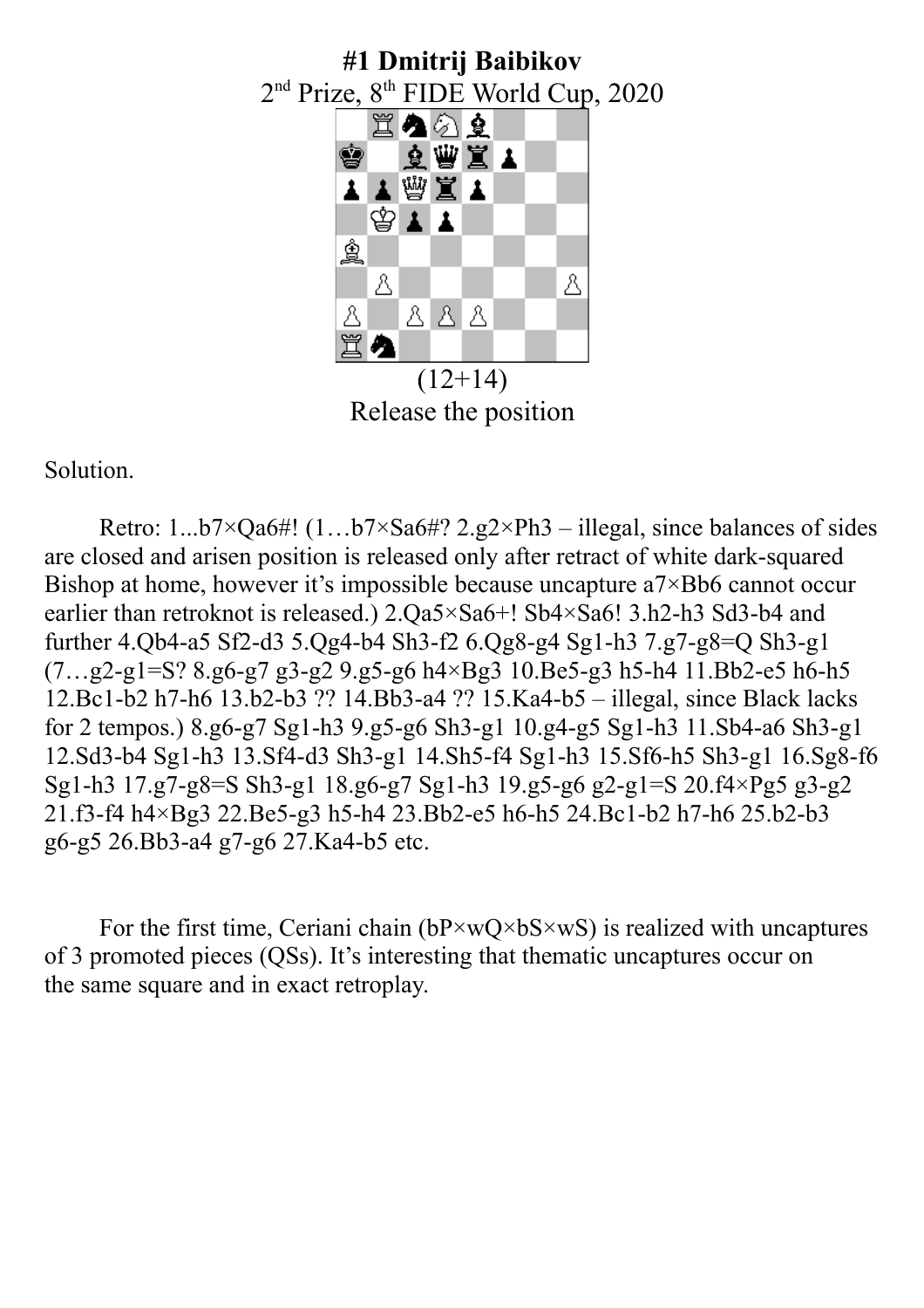# **#2 Dmitrij Baibikov** 1<sup>st</sup> Prize, 9<sup>th</sup> FIDE World Cup, 2021



 $(11+12)$ Add units and release the position

Solution.

Last move:  $1...S \sim d2+$ . So, minimum 3 units need to be added on squares g2, g3 and g5 for preventing illegal checks. If add only black pieces, sides' balances will be closed, but after 1...S~-d2+ retrostalemate to White. So, white piece must be added on square g3 for unpinning it after  $1...ST1-d2+2.X-g3 Sg3-f1+.$  This white piece can be only Bishop. After additions wBg3 and 2 black pieces (for example, bBg5 and bSg2) sides' balances will be closed too, but after 1…Sf1-d2+ 2.Bf4-g3 Sg3-f1+ 3.Bd2-f4 Bf4-g5 4.g5-g6+ turn out, that retro-free dark-squared wBd2 cannot reach square c8 for unpromotion. So, it is needed to add white piece on g2, which, after unpinning, could reach square с8 and add black piece on g5, which will be able to unpin white piece on g2.

Additions: wQg2, wBg3, bQg5. Sides' balances: – White: 11 (on diagram) + 2 (added) + 3 (were captured by black Pawns:  $c \times d$ ,  $g \times f$ ,  $h \times g$ )  $= 16$ – Black: 12 (on diagram) + 1 (added) + 3 (were captured by white Pawns:  $a \times b$ ,  $d \times e$ ,  $e \times d$ )  $= 16$ 

Retro: 1…Sf1-d2+ 2.Bf4-g3 Sg3-f1+ 3.Bc1-g5! Qd2-g5 4.g5-g6+ and further 4…Qe1-d2 5.Bd2-c1 Qf1-e1 6.Bb4-d2 Qg1-f1 7.Bd6-b4 Qf1-g1 8.Bb8-d6 Qg1-f1 9.b7-b8=B Qf1-g1 10.b6-b7 Qg1-f1 11.b5-b6 Qf1-g1 12.b4-b5 Qg1-f1 13.b3-b4 Qf1-g1 14.a2×Pb3 Qg1-f1 and now tempoplay starts 15.Qf1-g2 g2-g1=Q+ 16.Qc1-f1 b4-b3 17.Qc8-c1 b5-b4 18.c7-c8=Q b6-b5 19.c6-c7 b7-b6 20.c5-c6 e3-e2 21.c4-c5  $c5 \times B(S)$ d4 etc.

For the first time, addition of 3 promoted pieces is realized without stipulation pressure.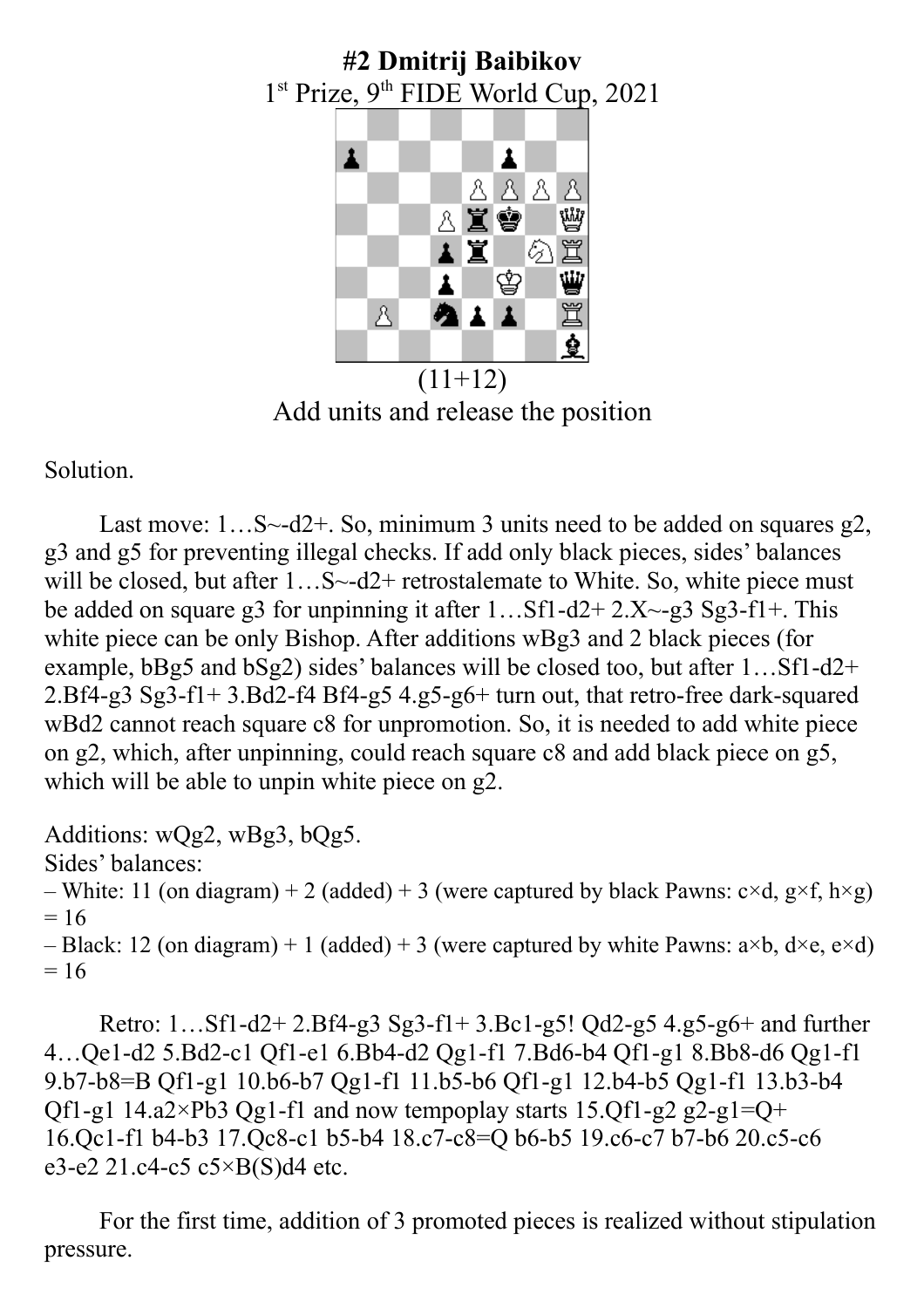### **#3 Dmitrij Baibikov** 1 st Prize, Champagne Tourney Rhodes 2021 のの  $\begin{array}{c|c|c|c|c} \hline \textbf{1} & \textbf{1} & \textbf{1} \\\hline \end{array}$ X A A 土 \$\$ ▲曾 1 ١Ŵ  $8B$ &

 $(10+10)$ White to move. History of black Pawns a4 and b4?

Solution.

Retro: 1…c5×Sb4 2.Kd4-c4 (2.d6-d7? - retrostalemate to Black) 2…d6×Sc5+ 3.Bc4-b5 b5×Sa4 and further 4.Sd5-b4 c6×Sb5 5.Sf6-d5 Kb4-a5 6.a2-a3+, then: Se8-f6, e7-e8=S,  $f6 \times Re7$ , Re7 to h8, g5 $\times Bf6$ , Bf6 to f8, Sc5 to e8, e7-e8=S, Pe7 to e2, Sb5 to e8, e7-e8=S, Pe7 to e3, Sa4 to e8, e7-e8=S, e6-e7, e7×Rd6 and position unlocks (further  $d7\times$ Rc6).

Echo-ways (Pd7×Rc6×Sb5×Sa4 and Pe7×Rd6×Sc5×Sb4) with Ceriani Quartex (SSSS).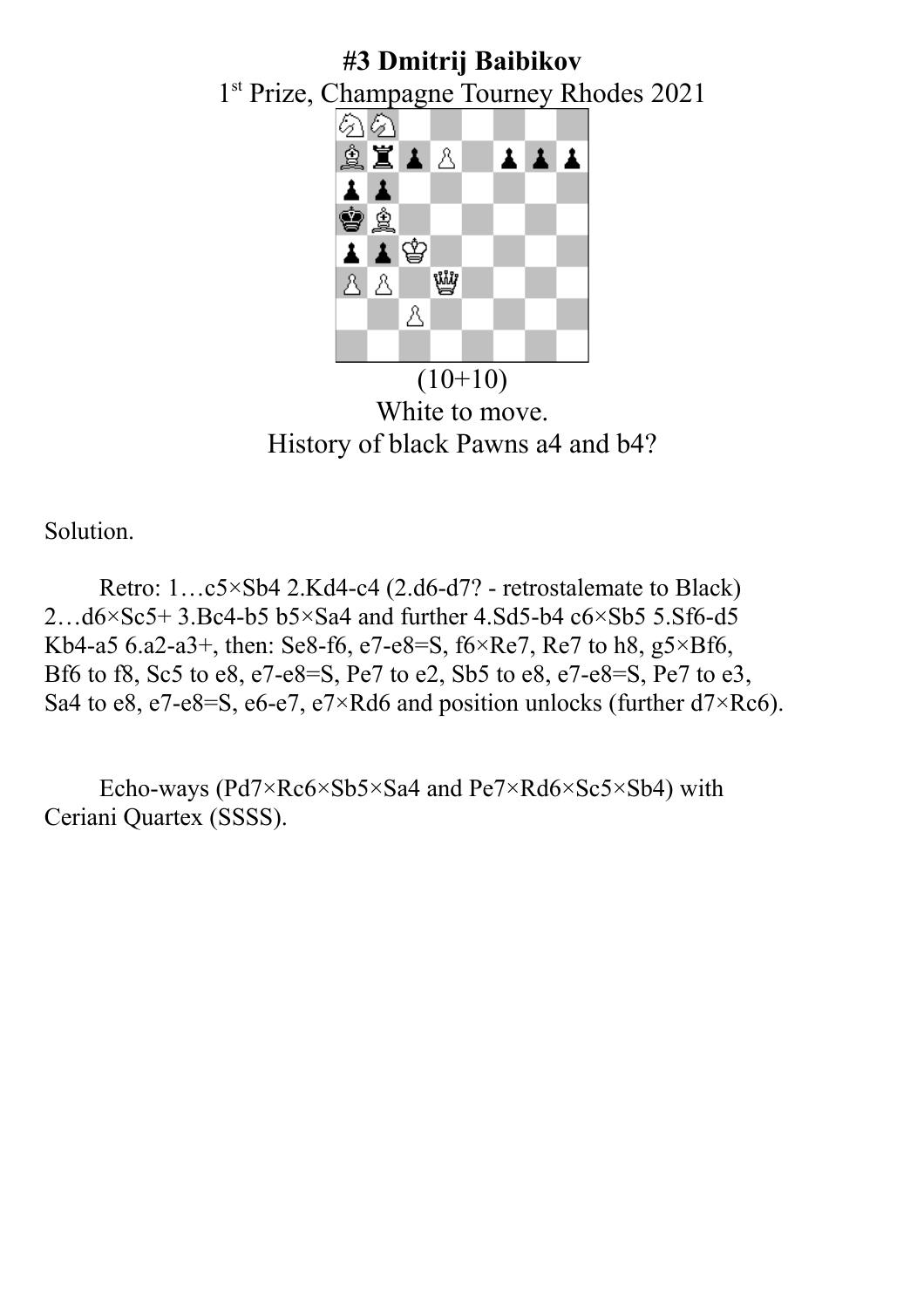### **#4 Dmitrij Baibikov** 12588, feenschach, Heft 246, 2021



 $-43 & 41$  (Proca) Anti-Circe

Solution.

Retract **1.Ke3-f3 Bb2-c1+ 2.Kd3-e3 Bd1-c2+ 3.Kd2-d3 c4-c3+ 4.Kc3-d2 Bc1-b2+ 5.Kd2-c3 Bb2-c1+ 6.Kc3-d2 Bc1-b2+ 7.Kd2-c3 c2-c1=B+ 8.Ke2-d2 d2-d1=B+ 9.Kd1-e2! c3-c2+ 10.Ke1-d1 d3-d2+ 11.Ke1×Rd1(+wKe1) Rd2-d1+ 12.Kf2×Bg2(+wKe1) Rd1-d2+ 13.Kf1-f2 Ba8-g2++ 14.Ke1-f1 Rd2-d1+ 15.Kf2×Sf1(+wKe1) Rd1-d2+ 16.Ke1-f2 Rd2-d1+ 17.Ke4×Bf4(+wKe1) Kc6-c5+ 18.Ke3-e4 Bb8-f4++ 19.Kf2-e3 Rd1-d2+ 20.Ke1-f2 Rd2-d1+ 21.Kg2×Bf3(+wKe1) f4-f3+ 22.Kf2-g2 Rd1-d2+ 23.Ke1-f2 Rd2-d1+ 24.Kd4×Bc5(+wKe1) Kd7-c6+ 25.Ke3-d4 Ke7-d7+ 26.Kf2-e3 Rd1-d2+ 27.Ke1-f2 Rd2-d1+ 28.Ke4×Qd5(+wKe1) Kd8-e7+ 29.Ke3-e4 Ke7-d8+ 30.Kf2-e3 Rd1-d2+ 31.Ke1-f2 Rd2-d1+ 32.Kg4×Bh5(+wKe1) Bf7-h5+!**  (32…Bg6-h5?/Be8-h5+? 33.Kf3-g4 Kd8-e7+ 34.Kf2-f3 Rd1-d2+ 35.Ke1-f2 Rd2-d1+ 36.Kf7×Se8(+wKe1)/Kd6×Rd7(+wKe1) Bh7-g6+/Rc7-d7++ 37.Ke6-f7/Bc8-f5 & 1.Kd7#.) **33.Kf3-g4 Kd8-e7+ 34.Ke3-f3! Ke7-d8+ 35.Kf2-e3 Rd1-d2+ 36.Ke1-f2 Rd2-d1+ 37.Kg4×Bh5(+wKe1) Bg6-h5+ 38.Kf3-g4 Kd8-e7+ 39.Kf2-e3 Rd1-d2+ 40.Ke1-f2 Rd2-d1+ 41.Ke6×Rd7(+wKe1)! Be8-f7+ 42.Kd6-e6 Rc7-d7++ 43.Bc8-f5 & 1.Kd7#**.

Tries.

1) 9.Ke1-e2? d3-d2+ 10.Ke1×Rd1(+wKe1) Rd2-d1+ & 1…c1=Q# – forward defense.

2) 11.Ke2×Bd2(+wKe1)? d4-d3+ 12.Ke1-e2 d3-d2+ 13.Kd7×Se8(+wKe1) &  $1.Kc6+Kb4!$  – no solution.

3) 41.Ke6×Re7(+wKe1)? Be8-f7+ 42.Kd6-e6 Ba7-b8+! 43.Bc8-f5 & 1.Kd7+ Re1! – no solution.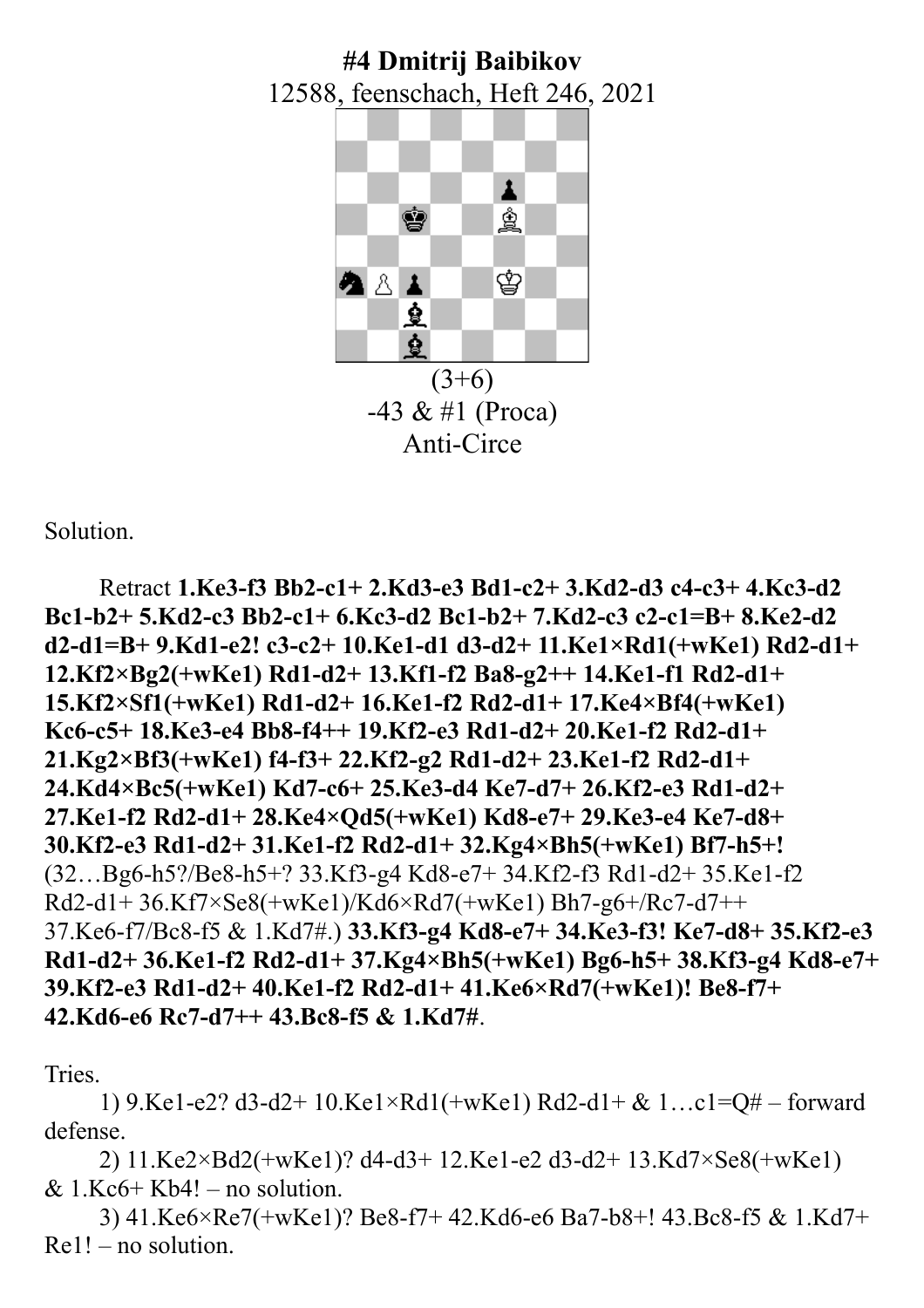The second (after **A**) Anti-Circe Proca defensive retractor with the same length record, but with more economical position.

Also the maximal index: number of uncaptures (10) x number of retractions (43) = 430. Compare with #5 (13 x 30 = 390) and **C** (11 x 38 = 418).

#### **A Vlaicu Crişan & Klaus Wenda** 1<sup>st</sup>-2<sup>nd</sup> Prize, StrateGems, 2018 Dedicated to Günther Weeth A 2 ₫  $\Delta$ ♔ ġ  $\pmb{\lambda}$ 臭 ė 1 ģ 寘  $(5+7)$  $-43 & 41$  (Proca) Anti-Circe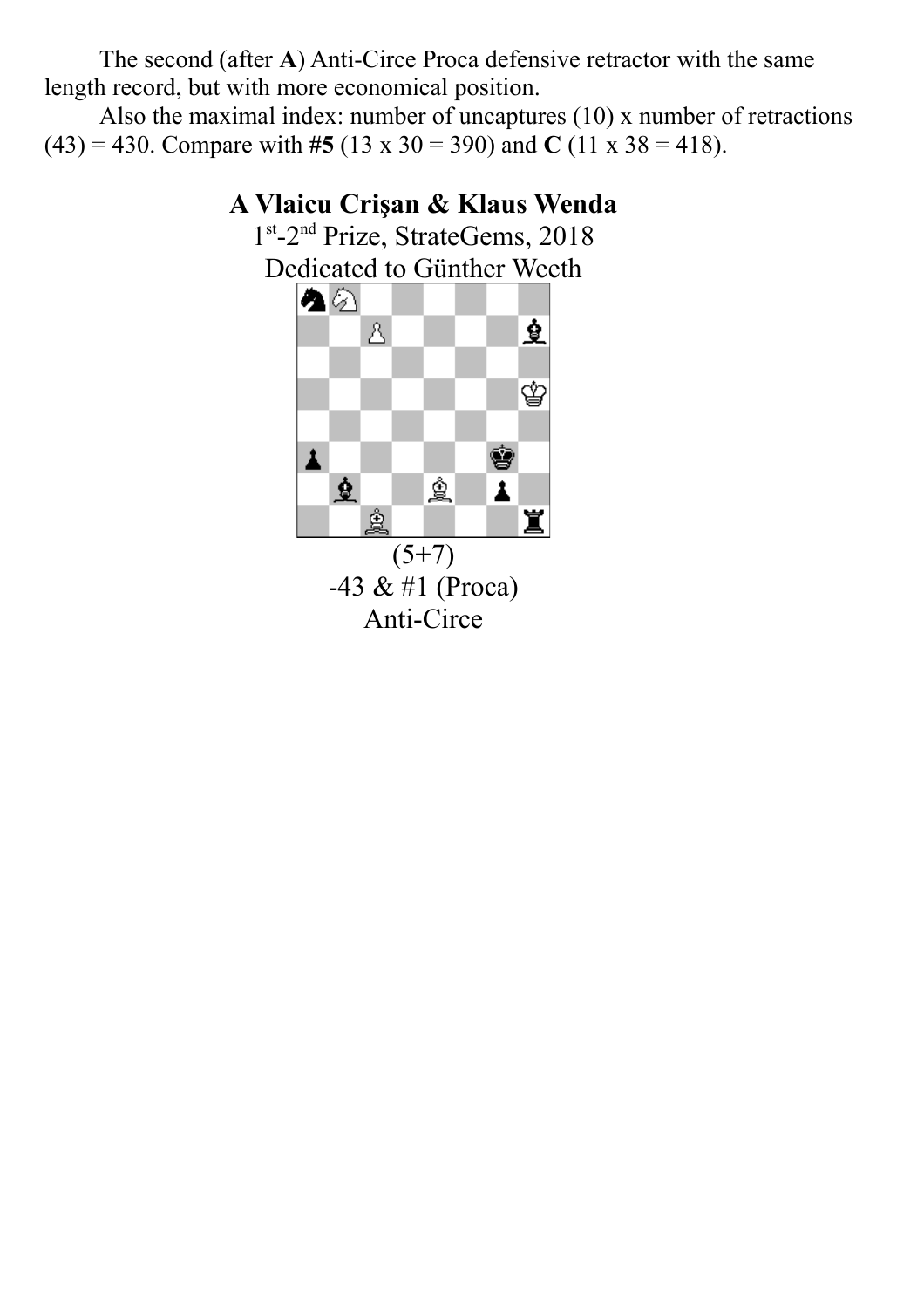## **#5 Dmitrij Baibikov** No.1524-2.1, Julia's Fairies, 19.XII.2021



Anti-Circe

Solution.

```
Retract 1.Kd1×Pd2(+wKe1)! c3-c2+ 2.Ke1-d1 d3-d2+ 3.Ke1×Rd1(+wKe1) 
Rd2-d1+ 4.Kf2×Bg2(+wKe1) Rd1-d2+ 5.Kf1-f2 Ba8-g2++ 6.Ke1-f1 Rd2-d1+ 
7.Kf2×Sf1(+wKe1) Rd1-d2+ 8.Ke1-f2 Rd2-d1+ 9.Ke3×Bf4(+wKe1) Bb8-f4++ 
10.Kf2-e3 Rd1-d2+ 11.Ke1-f2 Rd2-d1+ 12.Ke2×Rd1(+wKe1)! d4-d3+ 
13.Kf2-e2 Rd3-d2+ 14.Ke1-f2 Rd2-d1+ 15.Ke1×Pf2(+wKe1) f3-f2+ 
16.Kh3×Bg4(+wKe1) Bh5-g4+ 17.Kg3-h3 Kc7-b6+ 18.Kf2-g3 Rd1-d2+ 
19.Ke1-f2 Rd2-d1+ 20.Kg1×Ph2(+wKe1) h3-h2+ 21.Kf2-g1 Rd1-d2+ 22.Ke1-f2 
Rd2-d1+ 23.Kg1×Qh1(+wKe1) Kd8-c7+ 24.Kf2-g1 Rd1-d2+ 25.Ke1-f2 
Rd2-d1+ 26.Ke1×Bf2(+wKe1)! Bg1-f2+! 27.Ke1×Bf2(+wKe1) Be3-f2+ 
28.Kf7×Qe8(+wKe1) Bg4-h5+ 29.Ke6-f7 Bh5-g4+ 30.Kd6-e6 & 1.Kd7#.
```
Tries.

1) 1.Ke1×Pd2(+wKe1)? d3-d2+ 2.Ke1×Rd1(+wKe1) Rd2-d1+ & 1…c1=Q# – forward defense.

2) 12.Ke1×Pf2(+wKe1)? f3-f2+ 13.Kh3×Bg4(+wKe1) Bh5-g4+ 14.Kg3-h3 Kc7-b6+ 15.Kf2-g3 Rd1-d2+ & 1…Ba7# – forward defense.

3) 26.Kf7×Se8(+wKe1)? Kc8-d8+! – no solution; 26.Kf7×Qe8(+wKe1)? Bg4-h5+ 27.Ke6-f7 Bh5-g4+ 28.Kd6-e6 & 1.Kd7+ Qe1+! – no solution.

Two records are in an Anti-Circe Proca defensive retractor:

– the length record for Wenigsteiner,

– the largest number (13) of uncaptures.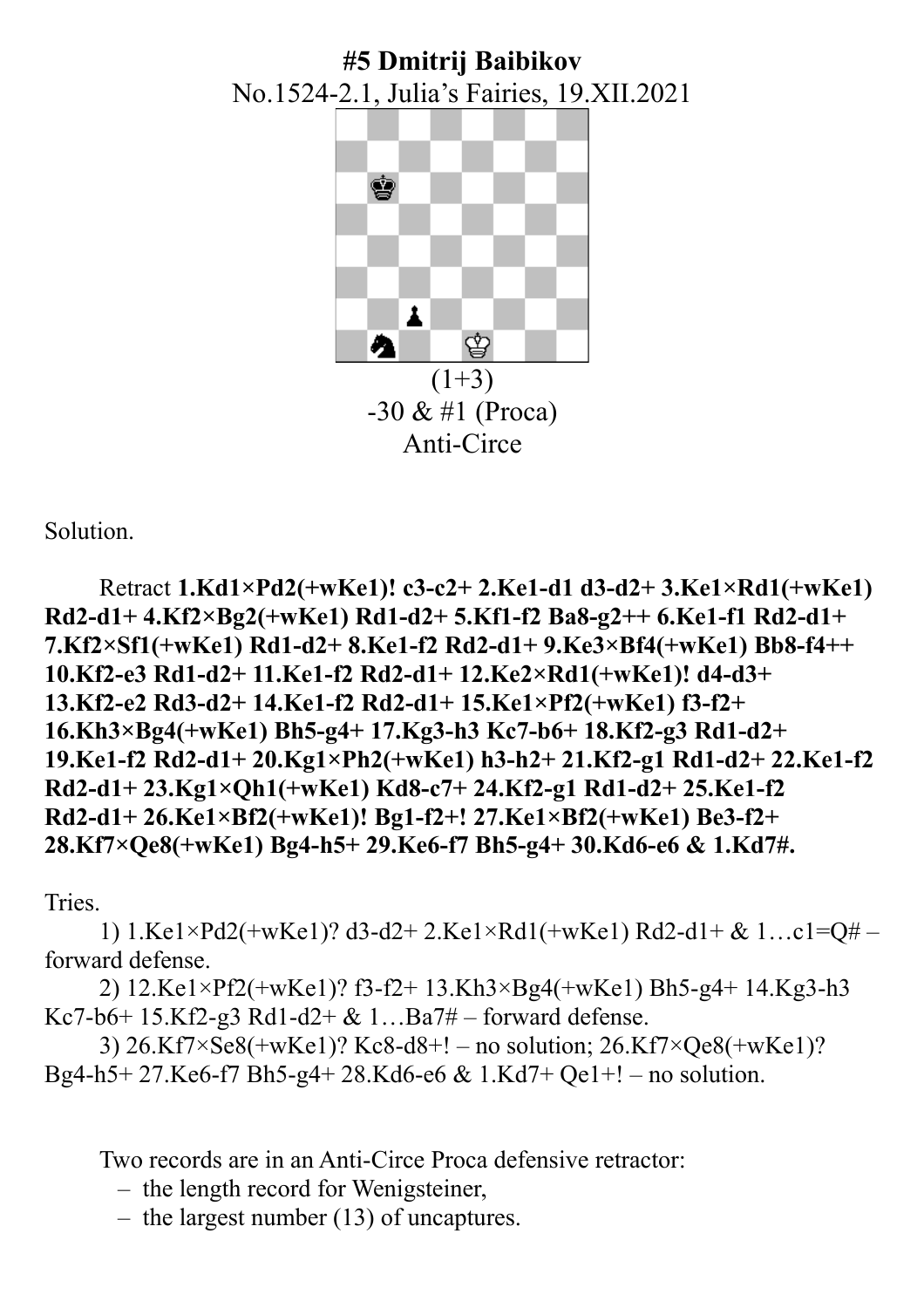Notes.

1) Previous records are in an Anti-Circe Proca defensive retractor: **B** (the length record for Wenigsteiner) and **C** (11 uncaptures).



2) It is impossible to reduce the number of units in this problem. For example: - if remove bSb1 and bPc2, then cook in 16: 1.Ke1×Pd2(+wKe1) d3-d2+

2.Ke2×Bf2(+wKe1) d4-d3+ 3.Ke1-e2 Bg1-f2+ 4.Ke1×Bf2(+wKe1) Be3-f2+ 5.Kd2×Bc2(+wKe1) Bf2-e3+ 6.Ke1-d2 Be3-f2+ 7.Kd2×Be2(+wKe1) Bf2-e3+ 8.Ke1-d2 Be3-f2+ 9.Kc3×Pb4(+wKe1) Kc7-b6++ 10.Kd2-c3 Bf2-e3+ 11.Ke1-d2 Be3-f2+ 12.Kd3×Re4(+wKe1) Kc8-c7++ 13.Kd2-d3 Bf2-e3+ 14.Ke1-d2 Be3-f2+ 15.Ke7×Be8(+wKe1) R~-e4+ 16.Kd6-e7 & 1.Kc7#.

- if remove bSb1, then cook in 17: 1.Ke1×Pd2(+wKe1) d3-d2+ 2.Ke2×Bf2(+wKe1) d4-d3+ 3.Kd1-e2 c3-c2+ 4.Kd2-d1 c4-c3+ 5.Ke1-d2 Bg1-f2+ 6.Ke1×Bf2(+wKe1) Be3-f2+ 7.Kc3×Pb4(+wKe1) Kc7-b6++ 8.Kd2-c3 Bf2-e3+ 9.Ke1-d2 Be3-f2+ 10.Kd3×Re4(+wKe1) c5-c4+! 11.Kd2-d3 Bf2-e3+ 13.Ke1-d2 Be3-f2++ 14.Kd3×Pc4(+wKe1) Kd7-c7+ 15.Kd2-d3 Bf2-e3+ 16.Ke1-d2 Be3-f2++ 15.Kf7×Be8(+wKe1) Kc8-d7+ 16.Ke7-f7 R~-e4+ 17.Kd6-e7 & 1.Kc7#.

- if remove bPc2, then cook in 22:  $1.Kel \times Pd2(+wKe1) d3-d2+$ 2.Ke2×Bf2(+wKe1) d4-d3+ 3.Kd2-e2

I. 3…Sa3-b1+ 4.Ke1-d2 Bg1-f2+ 5.Ke1×Bf2(+wKe1) Be3-f2+ 6.Kd2×Pc2(+wKe1) Bf2-e3+ 7.Ke1-d2 Be3-f2+ 8.Kd2×Bd1(+wKe1) Bf2-e3+ 9.Ke1-d2 Be3-f2+ 10.Kd2×Rc1(+wKe1) Bf2-e3+ 11.Ke1-d2 Be3-f2+ 12.Kd2×Be2(+wKe1) Bf2-e3+ 13.Ke1-d2 Be3-f2+ 14.Kc3×Pb4(+wKe1) Kc7-b6++ 15.Kd2-c3 Bf2-e3+ 16.Ke1-d2 Be3-f2+ 17.Ke1×Pf2(+wKe1) f3-f2+ 18.Kd3×Re4(+wKe1) Kc8-c7+ 19.Kd2-d3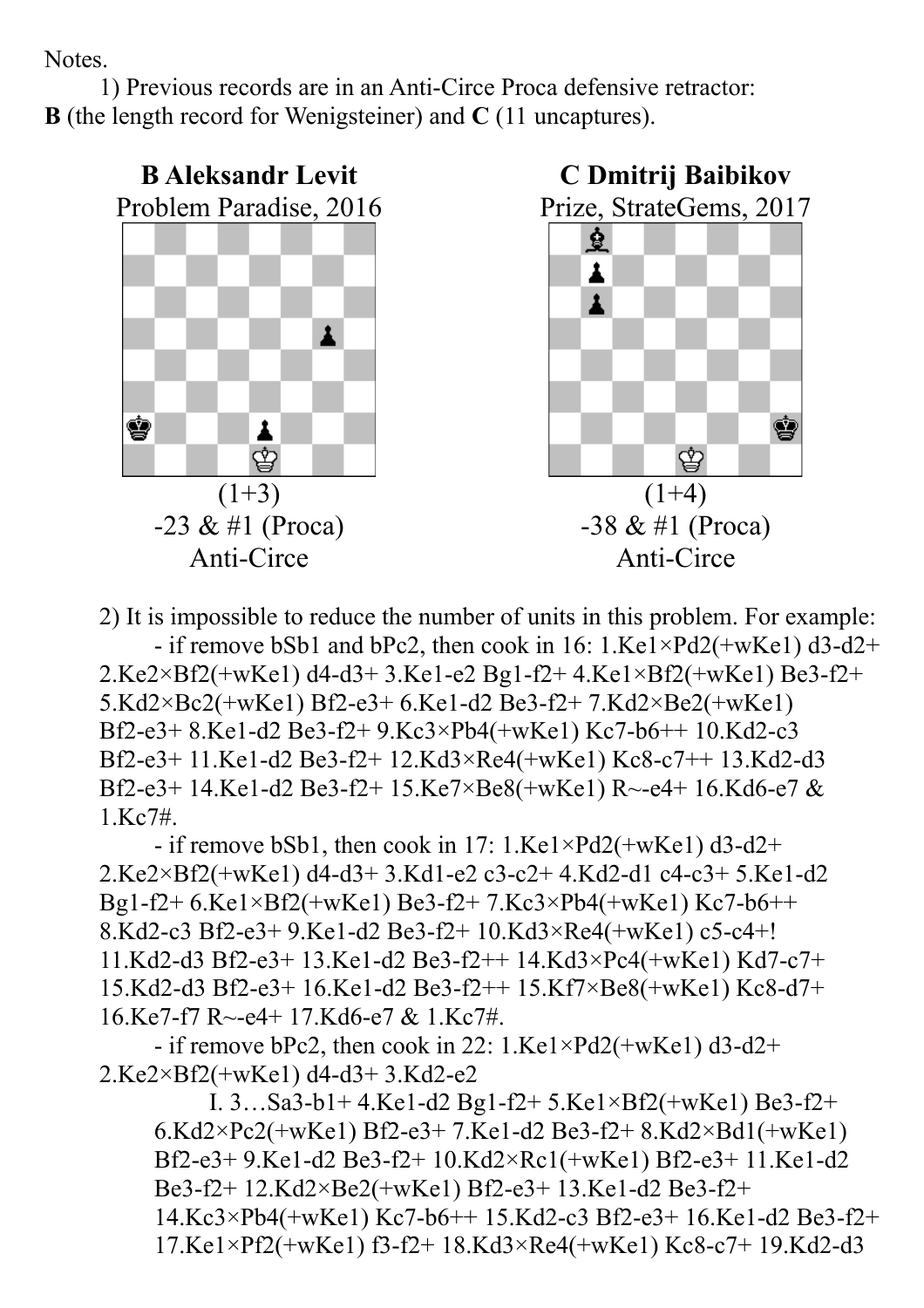Bf2-e3+ 20.Ke1-d2 Be3-f2+ 21.Ke7×Be8(+wKe1) R~-e4+ 22.Kd6-e7 & 1.Kc7#.

II. 3…Sc3-b1+ 4.Ke1-d2 Bg1-f2+ 5.Ke1×Bf2(+wKe1) Be3-f2+ 6.Ke1×Pf2(+wKe1) f3-f2+ 7.Kd2×Sd1(+wKe1) Bf2-e3+ 8.Ke1-d2 Be3-f2+ 9.Kd2×Be2(+wKe1) Bf2-e3+ 10.Ke1-d2 Be3-f2+ 11.Kc2×Pb3(+wKe1) b4-b3+! 12.Kd2-c2 Bf2-e3+ 13.Ke1-d2 Be3-f2+ 14.Kc2×Pb3(+wKe1) Kc7-b6+ 15.Kd2-c2 Bf2-e3+ 16.Ke1-d2 Be3-f2+ 17.Kd3×Re4(+wKe1) Kc8-c7+ 18.Kd2-d3 Bf2-e3+ 19.Ke1-d2 Be3-f2+ 20.Ke7×Be8(+wKe1) R~-e4+ 21.Kd6-e7 & 1.Kc7#.

III. 3…b2-b1=S+ 4.Ke1-d2 Bg1-f2+ 5.Ke1×Bf2(+wKe1) Be3-f2+ 6.Kd2×Bd1(+wKe1) Bf2-e3+ 7.Ke1-d2 Be3-f2+ 8.Kd2×Be2(+wKe1) Bf2-e3+ 9.Ke1-d2 Be3-f2+ 10.Kc3×Pb4(+wKe1) Kc7-b6++ 11.Kd2-c3 Bf2-e3+ 12.Ke1-d2 Be3-f2+ 13.Ke1×Pf2(+wKe1) f3-f2+ 14.Kd3×Re4(+wKe1) Kc8-c7+ 15.Kd2-d3 Bf2-e3+ 16.Ke1-d2 Be3-f2+ 17.Ke7×Be8(+wKe1) R~-e4+ 18.Kd6-e7 & 1.Kc7#.